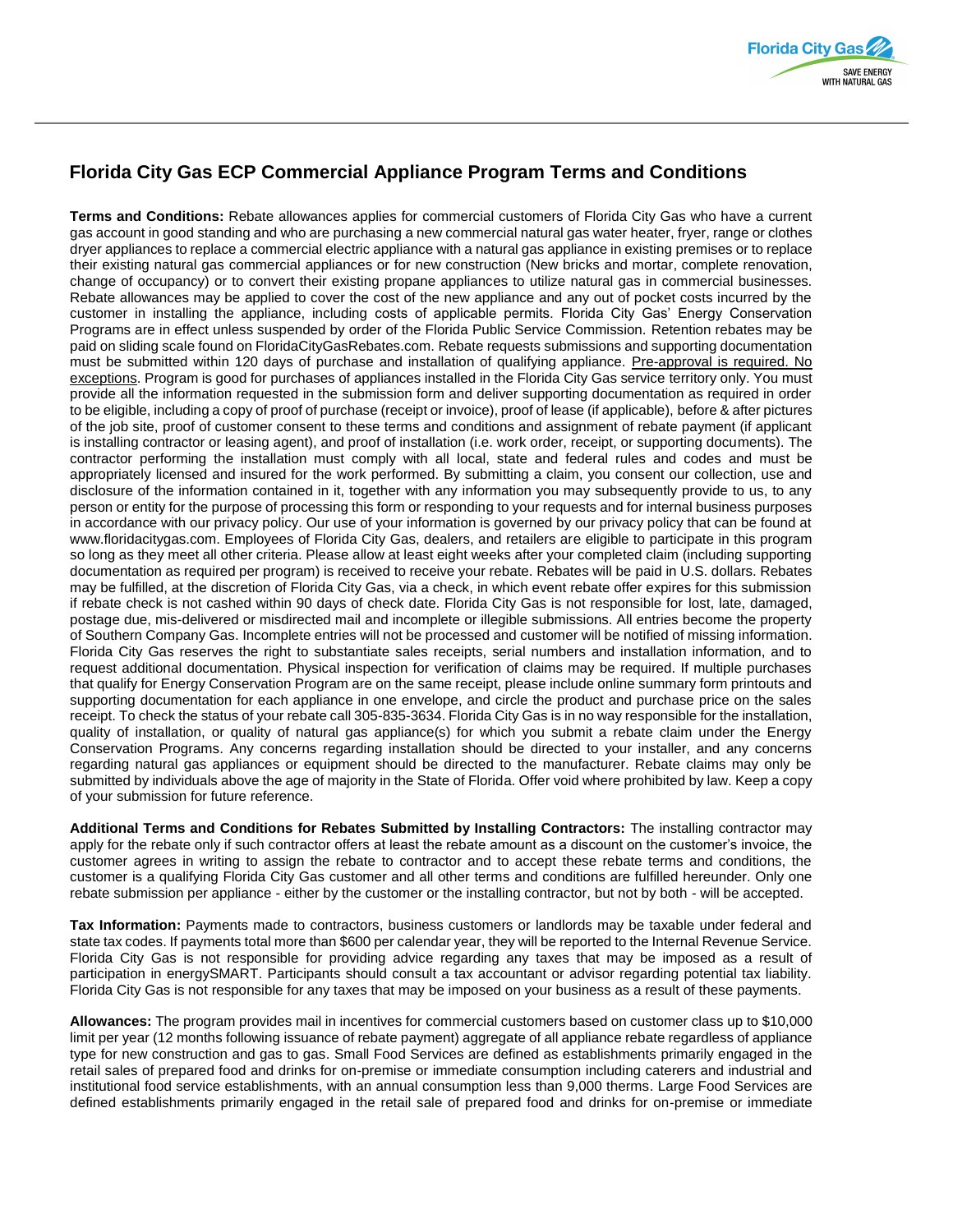consumption including caterers and industrial and institutional food service establishments, with an annual consumption greater than 9,000 terms. Hospitality and lodging are defined as hotels, motels and other establishments providing lodging, or lodging with food and dining, for the general public. Cleaning Service and Laundromat are defined as establishments primarily engaged in operating mechanical laundries with steam or other power, or primarily engaged in supplying laundered work clothing on a contract or fee basis. Commercial Non-Food Service are defined as Commercial customers not associated with the Food Service, Hospitality or Cleaning industries with annual consumption of greater than 4,000 therms.

Allowances are paid **up to** the schedule below:

## **Tankless Water Heater (All Categories) Range (Small Foods)**

#### **New Construction and Retention New Construction and Retention**

| Cost Min  | Cost Max      | Rebate Amount   | Cost Min  | Cost Max                                | Rebate Amount |
|-----------|---------------|-----------------|-----------|-----------------------------------------|---------------|
| S0        | \$1,500 \$600 |                 | S0        | $$1,300$ \$500                          |               |
| \$1,501   |               | \$2,500 \$1,000 | \$1,301   | \$2,500 \$675                           |               |
| \$2,501   |               | \$3,700 \$1,500 | $$2,501+$ |                                         | \$1,000       |
| $$3,701+$ |               | \$2,000         |           | <b>Range</b> (Large Food & Hospitality) |               |

### **Tank Water Heater (Small Foods)**

| Cost Min  | Cost Max       | Rebate Amount | \$1.501   | \$2,500 \$500   |         |
|-----------|----------------|---------------|-----------|-----------------|---------|
| SO.       | $$1,800$ \$500 |               | \$2.501   | \$3,500 \$800   |         |
| \$1,801   | \$2,600 \$750  |               | \$3.501   | \$5,500 \$1,000 |         |
| $$2,601+$ |                | \$1,000       | $$5,501+$ |                 | \$1,500 |

### **Tank Water Heater (All Categories Except Small Food) Fryer (All Categories Except Cleaning Service)**

| <b>New Construction and Retention</b> |               |                        |         |                 | <b>New Construction and Retention</b> |
|---------------------------------------|---------------|------------------------|---------|-----------------|---------------------------------------|
| Cost Min                              |               | Cost Max Rebate Amount |         |                 | Cost Min Cost Max Rebate Amount       |
| SO.                                   | \$1,500 \$500 |                        | -SO-    | \$1,500 \$600   |                                       |
| \$1,501                               | \$2,500 \$750 |                        | \$1.501 | \$2,500 \$1,000 |                                       |
| \$2,501                               |               | \$3,700 \$1,200        | \$2,501 | \$3,500 \$1,500 |                                       |

 $$3,701+$  \$1,500

| Cost Min  |               | Cost Max Rebate Amoun |
|-----------|---------------|-----------------------|
| \$0       | \$1,300 \$500 |                       |
| \$1,301   | \$2,500 \$675 |                       |
| $$2,501+$ |               | \$1,000               |
|           |               |                       |

### **Range** (Large Food & Hospitality)

#### **New Construction and Retention**

| Cost Max        | Rebate Amount |
|-----------------|---------------|
| \$1,500         | \$300         |
| \$2,500 \$500   |               |
| \$3,500 \$800   |               |
| \$5,500 \$1,000 |               |
|                 | \$1,500       |
|                 |               |

### **New Construction and Retention New Construction and Retention**

| Cost Min  | Cost Max        | <b>Rebate Amount</b> |
|-----------|-----------------|----------------------|
| \$0       | \$1,500         | \$600                |
| \$1,501   | \$2,500 \$1,000 |                      |
| \$2,501   | \$3,500 \$1,500 |                      |
| \$3,501   |                 | \$4,500 \$2,000      |
| \$4,501   | \$5,500         | \$2,500              |
| $$5,501+$ |                 | \$3,000              |
|           |                 |                      |

| Appliance                       | <b>Electric To Gas Replacement</b> | Appliance                       | <b>Electric To Gas Replacement</b> |
|---------------------------------|------------------------------------|---------------------------------|------------------------------------|
| Tank Water<br>Heater            | \$1,500                            | <b>Tank Water</b><br>Heater     | \$2,000                            |
| <b>Tankless Water</b><br>Heater | \$2,500                            | <b>Tankless Water</b><br>Heater | \$2,500                            |
| Range/Oven<br>Fryer             | \$1,500<br>\$3,000                 | Dryer                           | \$1,500                            |

## **Small Food Service Cleaning Service and Laundromat**

| <b>Appliance</b>         | <b>Electric To Gas Replacement</b> |
|--------------------------|------------------------------------|
| Tank Water<br>Heater     | \$2,000                            |
| Tankless Water<br>Heater | \$2,500                            |
| Dryer                    | \$1,500                            |